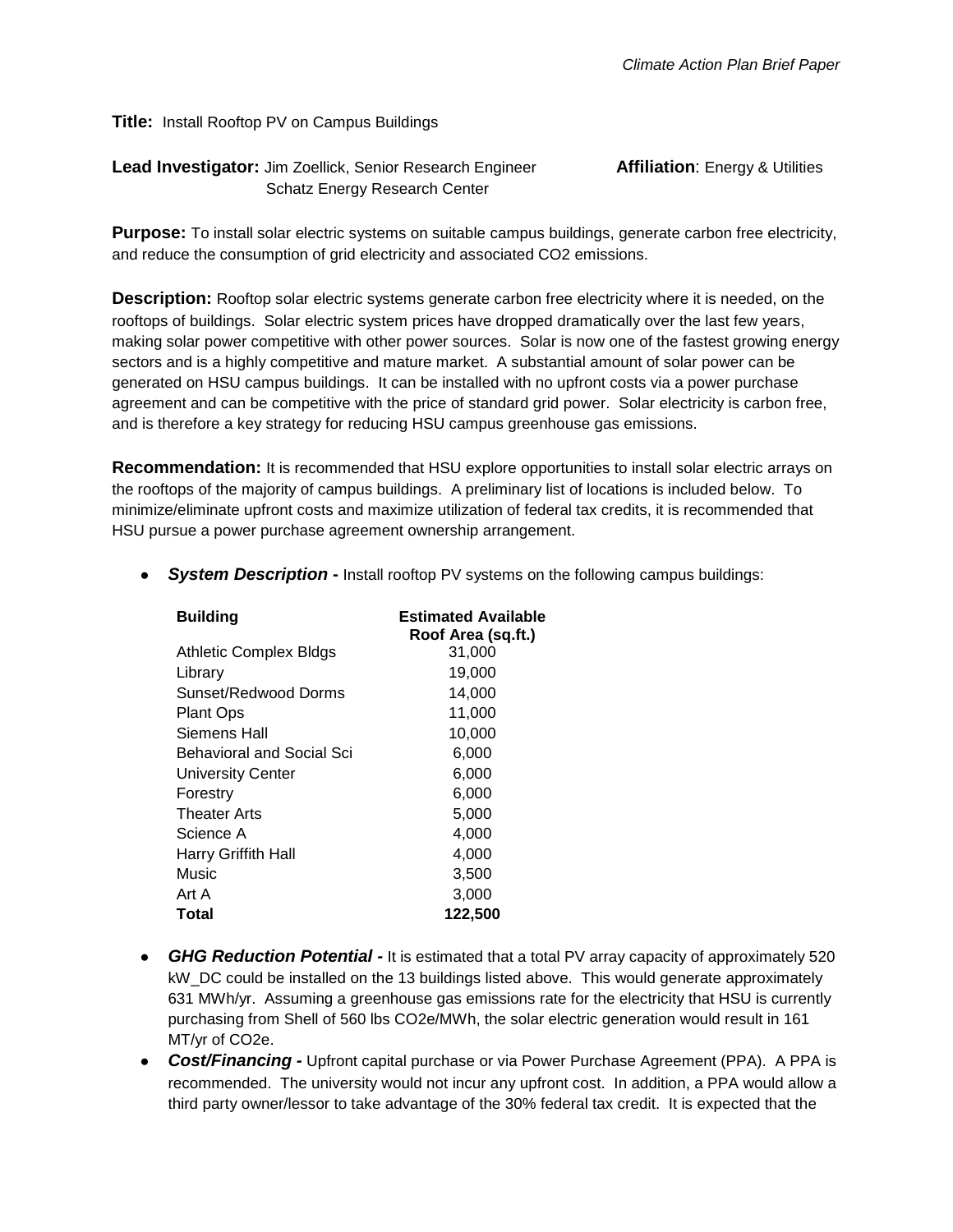solar power purchased via a PPA would be competitive with or cheaper than power purchased directly from PG&E. It may be more expensive than the rates currently being paid via HSU's direct access contract with Shell. This will not be clear until contract details with the PPA provider are known.

- *PPA's and risk* The Solar PPA model removes risk from the university. The university only pays for the electricity that is actually generated by the PV system. If the PV system underperforms, or in the worst case fails, the university pays accordingly. If no power is generated, the university pays nothing. All risk is placed on the company that owns the PV system and is providing the power under the PPA contract.
- *RECS* Renewable Energy Credits are tradable commodities that represent the environmental benefits associated with renewable energy (i.e., greenhouse gas emission reduction, pollution reduction, improved sustainability, increased national security, etc.). RECs typically belong to the entity that owns the PV generator, but this can be negotiated in the PPA. If HSU wants to claim the GHG reduction associated with installing rooftop PV it will need to negotiate ownership of the RECs associated with the PV generator.
- **•** *Timing* Conduct planning and evaluation in 2016. Conduct project design, development and implementation in 2017*.* The 30% Federal Solar Investment Tax Credit is in effect through 2019 after which time the credit amount begins to drop.
- *Key Participants* **-** Facilities Management, Schatz Energy Research Center, HEIF, RESU, Environmental Resources Engineering Dept.
- **Post PPA** If a PPA is the chosen route for financing, post PPA arrangements must be considered. Typically the investor takes the system away, renegotiates the PPA, or the university takes on ownership by purchasing the PV system (i.e., a lease to buy arrangement, typically the university can negotiate this 5 years into the PPA).
- *Federal Support from NREL –* A partnership between NREL, DOE and EPA offers technical assistance to universities wanting to pursue rooftop solar and PPAs, this will be a competitive program, must apply in 2016, see:

[http://www.nrel.gov/tech\\_deployment/tools\\_universities.html](http://www.nrel.gov/tech_deployment/tools_universities.html) [https://www.epa.gov/sites/production/files/2016-02/documents/webinar\\_20151216.pdf](https://www.epa.gov/sites/production/files/2016-02/documents/webinar_20151216.pdf)

## **Summary of Estimated Costs, Benefits and other Impacts:**

- *Costs*
	- Estimated 25 year project lifetime
	- No initial startup costs if implemented via a PPA
	- Ongoing costs to purchase solar electricity may be slightly more than what is currently being paid.
- *Benefits*
	- 520 kW\_DC of PV on 13 buildings would generate approximately 631 MWh/yr and would result in a greenhouse gas reduction of 161 MT/yr of CO2e.
	- Terms of PPA will need to be negotiated, but locking in a long-term rate can provide price stability and guard against rising electricity costs.
	- Hands-on learning opportunity for students to be involved in evaluating the opportunities to install PV arrays on campus buildings. If data monitoring equipment is included there could be on-going learning opportunities for students to assess and track system performance.
	- High profile project. On-site renewable power generation using solar electric technology can be featured and will give the HSU campus a feel of being both environmentally